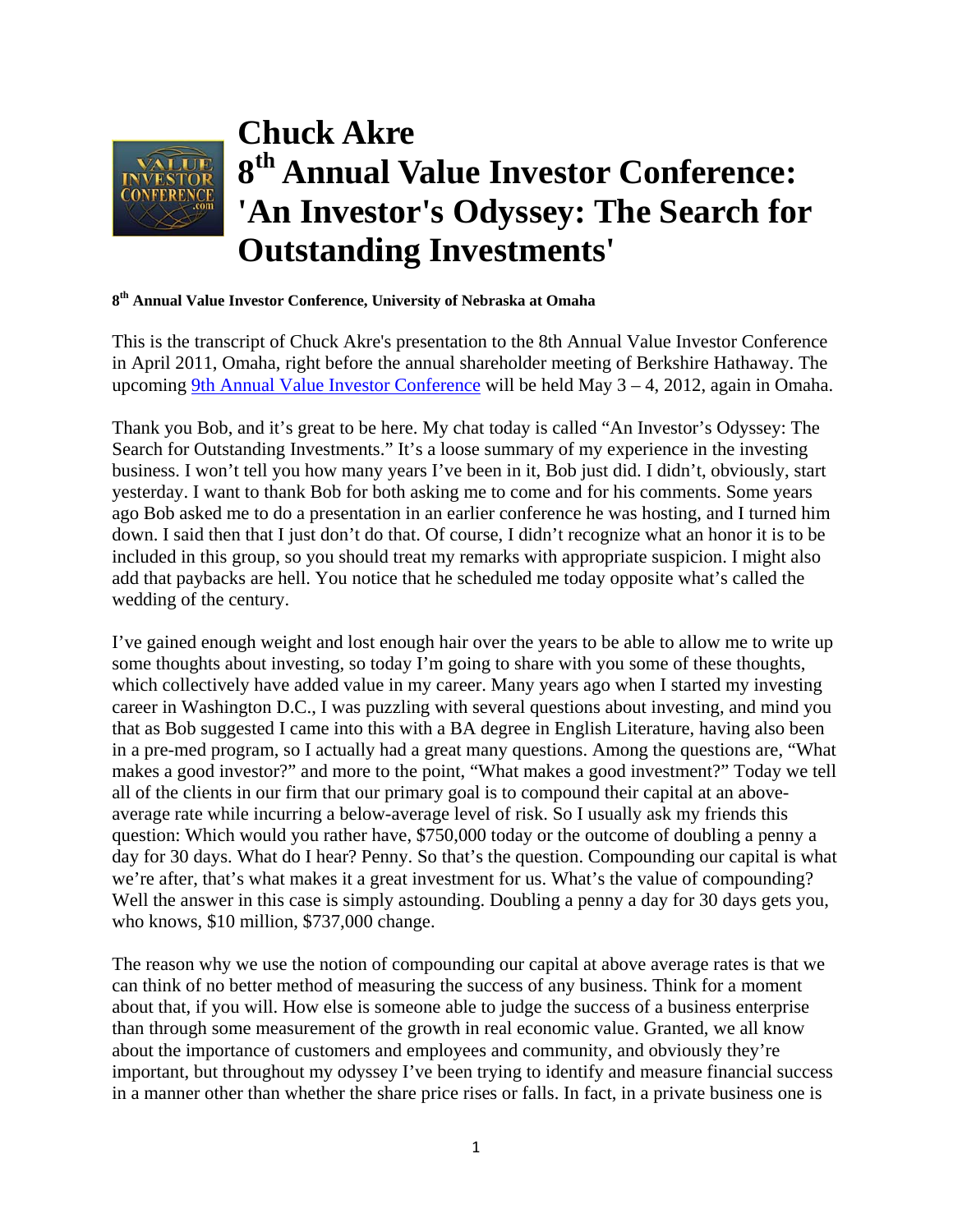not afforded the luxury of share price discovery, so that some other method of measuring success must be present. I've heard... send the check to Omaha. This of course, is what happens when one is unable to compound their own capital. As an aside, Albert Einstein has often been credited with the following quote: "Compound interest is the eighth wonder of the world. He who understands it earns it, and he who doesn't pays it." Likewise, I read over the years that the eighth wonder line is attributed to Will Rogers. My own research cannot connect Will Rogers to any such quote. Finally, an authority called Miller's Philmore Bathtub, honest, a website which holds itself out as a prodigious checker of facts, in which was entirely unknown to me as recently as two weeks ago, says, with confidence, that "Albert Einstein never wrote or said anything about compound interest." So not only is compound interest/compound return poorly understood, we can't even say with confidence who we should credit with these pithy statements. It remains an enigma.

In 1972, I read a book that was reviewed in Barron's and this book was called "101 to 1 in the Stock Market" by Thomas Phelps. He represented an analysis of investments gaining 101 times one's starting price. Phelps was a Boston investment manager of no particular reputation, as far as I know, but he certainly was on to something which he outlined in this book. Reading the book really helped me focus on the issue of compounding capital. Also, from Boston, you all know Peter Lynch, who often spoke about ten-baggers. Here was Phelps talking about 100 baggers, so what's the deal? Well Phelps laid out a series of examples where an investor would in fact have made 100 times his money. Further he laid out some of the characteristics which would compound these investments. So in addition to absorbing Phelps' thesis, I've been reading the Berkshire Hathaway ([BRK.A](http://www.gurufocus.com/StockBuy.php?symbol=BRK.A))[\(BRK.B\)](http://www.gurufocus.com/StockBuy.php?symbol=BRK.B) annual reports since I've made my first purchase in 1977, so this collective experience moved me along to a point where I've developed my own list of critical insights and ingredients for successful investment.

Again, compound return really is the center point, and ultimately we spend much of our time trying to identify those businesses which are most likely to compound the shareholder's capital at an above-average rate. Were we simply a pure value investor, we would be regularly looking to unload those securities, which appreciated to some predetermined notion of present value, and we would lose out, in our minds, on the opportunity to compound our capital because of these sales. Further, we have our operational costs and tax costs for those accounts, which bear tax liability. Continuing this quest, I found the data, this is EBIDTA data, relating to returns in different asset classes, across nearly all of the 20th century. You all know the figures; common stocks outperformed all other asset classes on leverage across most of this time period. You notice that Robert and his last talk had a slide that went back to the 19th century, ended up producing the same type of data. The annual compound return number falls in the neighborhood of 10%.

So I'd like to have you examine these numbers, which are in ten-year intervals. And the obvious conclusion is that both an annual return as well as a ten-year number is unknowable. So my takeaway as it remains today is that while the number is the in vicinity of 10%, 10% itself is not precisely the point. Might be 9 or 11, generally in the neighborhood of ten, and by the way I just tell you that as an aside I feel exactly the same way about earnings estimates and outcomes, and that for us, the precise number is never the point.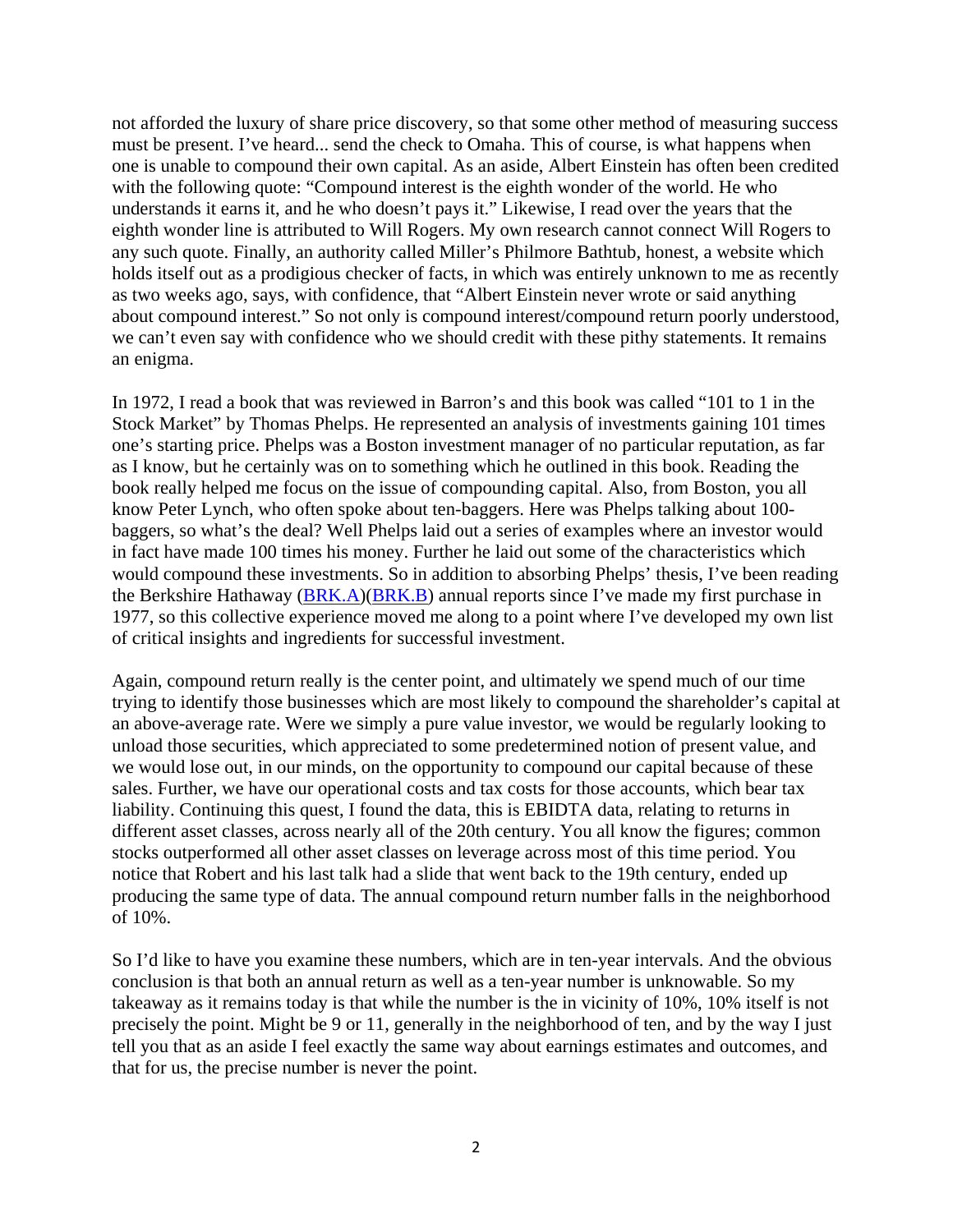My next question then is, "So what's important about 10%?" Over the years I've considered a lot of reasons for the 10% figure and I ultimately concluded that the 10% numbers bear some relation to what I suspected was the real return on... capital, that is across all companies large and small, leveraged and debt-free, manufacturing service oriented, hard assets, cloud assets, across all these businesses, my surmise was the real return on the owner's capital adjusted for all what I call the accounting garbage, was in the low teens. Today... suggested that they are correlated.

Throughout most of my career, it's been popular to believe that the RVs of all American businesses are in the mid-teens, and again Robert's last chart showed it varies from the mid-teens to mid-single-digits and so on. However, I'm suggesting that without any academic support, that the number unencumbered by GAAP accounting is in fact lower. And you all know that GAAPaccounting does a reasonable job helping us with these judgments, but it clearly has its deficiencies.

So now it's the case of intuition, perhaps common sense, that I propose the following hypothesis: One's return from an asset will, over time, approximate the ROE, given the absence of any distributions and given a constant valuation. So one of you will jump and no doubt say, … fool, everyone knows there's no such thing as constant valuation in the stock market. I'll get the valuation in a minute, but I'll just say here we're very stingy. When we speak of ROE, what we're really thinking about is the free cash flow return on the owner's capital. Free cash flow in our thought process is simply GAAP net income + dna minus all …

Of course, there are examples that are more complicated, but as a business owner this is what interests me. How much cash does the business produce and make available to the management, for them to make the reinvestment choices? So now I have this hypothesis, where's the proof? Well return on capital really matters. I don't know if you can see those numbers or not but just take an example: Start with a \$10 share price, \$5 book, 20% ROE produces a dollar's worth of earnings, you know the metrics are easily ten times earnings, two times book, 20% ROE, we'll add the earnings of the book and have another look, the new book is \$6, keeping the valuation constant, providing no payouts of earnings, apply 20% ROE, the new earnings are \$1.20, ten times that is \$12, two times the new book is \$12, so our point is the share price is up 20% consistent with 20% ROE. So in this example, one's return does in fact mirror the ROE, where there are no distributions and the valuation is kept constant. And this generalization has been very useful to me in thinking about … expectations. One of the acknowledgements I think we'll all gladly accept to is that high return businesses have something unusual going on which in fact allows them to earn above average rates on unemployed capital. Often these special circumstances are referred to as moats. In our firm is the properly identify what is the nature of the moat; what exactly is it that's causing this good result. And to us this is a really critical point. Because the investment business can have so many issues that upset the apple cart, being confident about what it is exactly that's causing the results is a huge advantage for us. In point of fact, we have on occasion been able to add to positions in time of tumoil, because the confidence in understanding a business allowed us to see through all the noise in the marketplace.

Now it's time to go fishing. The pond I want to fish in is the one where all the fish are the highreturn variety. Naturally, if my returns are going to correlate to high ROEs, then I want to shop among the high-return, high-ROE businesses. In our firm we use this visual construct to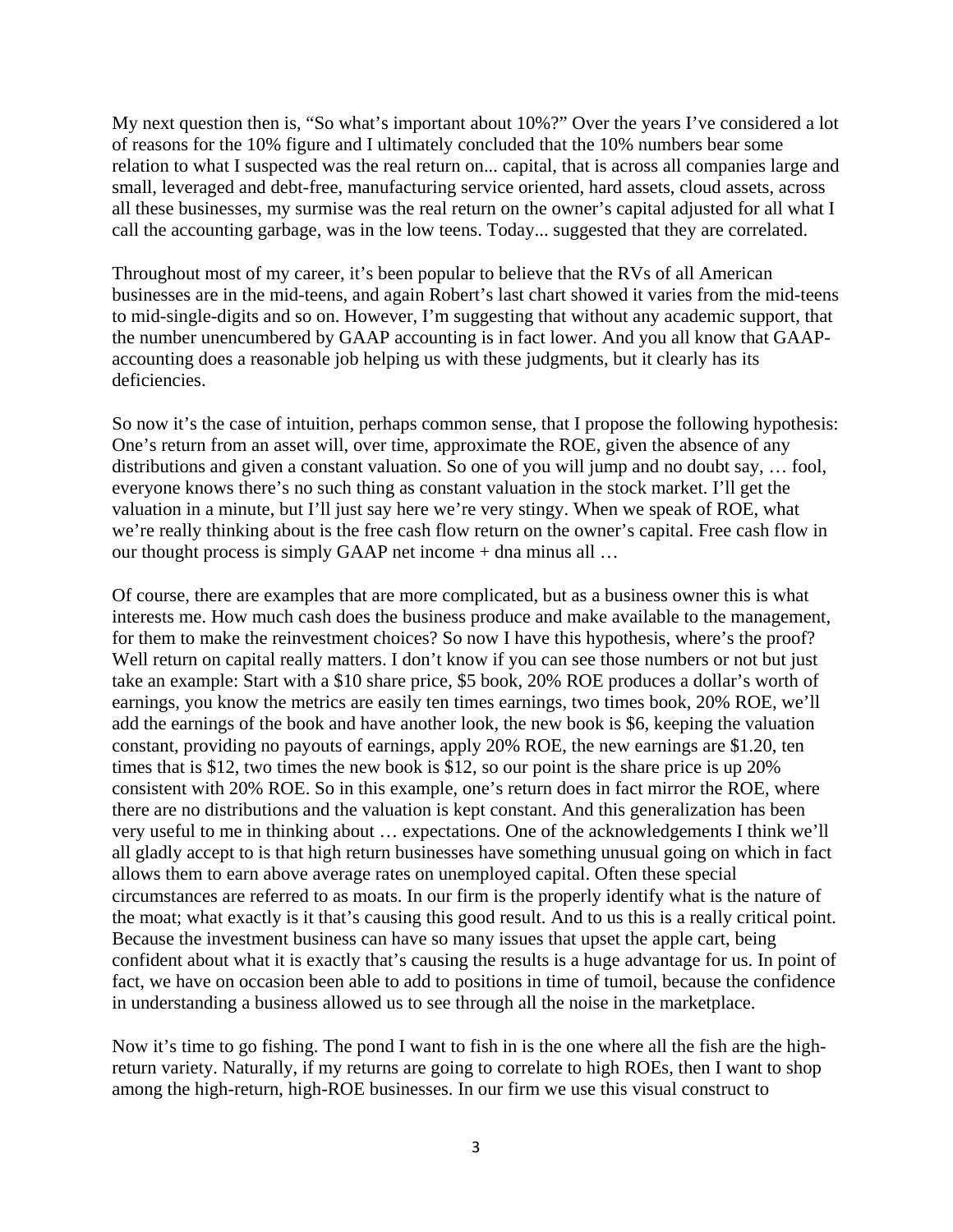represent the three things that we focus our attention on. This construct in fact is an early 20th century three-legged milking stool and before I go on to describe each leg to you I want you to see that the three legs are actually sturdier than four, and that they present a steady surface on all kinds of uneven ground, which of course, is their purpose in the first place.

Leg number one stands for the business model of the company. And when I say business model, I'm thinking about all the issues that have come into play that contribute to the above average returns on the owner's capital. Earlier we called this the moat. You know the drill: Is it a patent, is a regulatory item, is it a proprietary business, is it scale, is it low-cost production, or is it lack of competition? There are certainly others but for us, it's important to try to understand just what it is about the model that causes the good returns. And what's the outlook? In our office we often say, "How wide and how long is the runway?"

Let me tell you a quick story. About 25 years ago I had an intern working with me and I gave him a box of articles I'd saved relating to businesses which had caught my eye but which I had done no work. And he came back some days later with a piece on a company called Bandad, which was located here in the Midwest in Muskoteen, Iowa, and my intern explained to me that we should look at the business that had 20% ROE, low valuation, growth opportunities and so on, and I said "What business is it in?" And his reply was that it was in the tire business. And so I said that's interesting, why don't you go look at all the returns in capital and all tire companies? And he did and he came back and he reported that all those companies had returns on the owner's capital in single-digits. So here we were with a business which described itself as the largest independent truck-and-bust tire recapper, but our quick return analysis said no way, it can't possibly be in the tire business.

So our mission therefore was to discover what was the real source of the earnings power for the business, allowing them to have such returns. Well if you went to Musketeen to meet with the CEO, who by the way, greeted us with his feet on the desk eating an apple. I won't bore you with all of the bizarre history – and it is indeed bizarre – but we concluded that the company's tie to its independently owned distributers and service centers was at the core of its business value. And those independently owned business men were incredibly loyal to Bandad, especially because of the outstanding way that they've been dealt with by Bandad during and after the 1973-74 oil embargo. It turns out that each of these independent business men who typically work from 6 a.m. to 8 p.m., unlike their Goodyear stores who had managers who worked from 8 a.m. to 6 p.m., were enormously grateful for what the company had instituted called the powerfund during the oil embargo. They put this in place to collect all of the excess profits that the company made when the price of oil began to decline, and they made a deal with all of these independent managers that they would return money to them in direct proportion to the sales. You know, they bought the tire tread, which was an oil-based derivative, from Bandad, and used it during the recapping process. So, the independent businessman wasn't allowed to go buy a new Cadillac, but he could buy a new shop, build a new shop, get new equipment, whatever, all through this power fund that Bandad had put in place. And so this power fund in fact really lost its economic underpinnings and the company ran into difficulty and years later, it was later acquired actually, in 2007 by Bridgestone. We owned the shares for several years and had a very profitable investment, but sold them when we lost confidence in the business model. It was unique, but my point is, simply trying to understand what it is that's causing the good return, and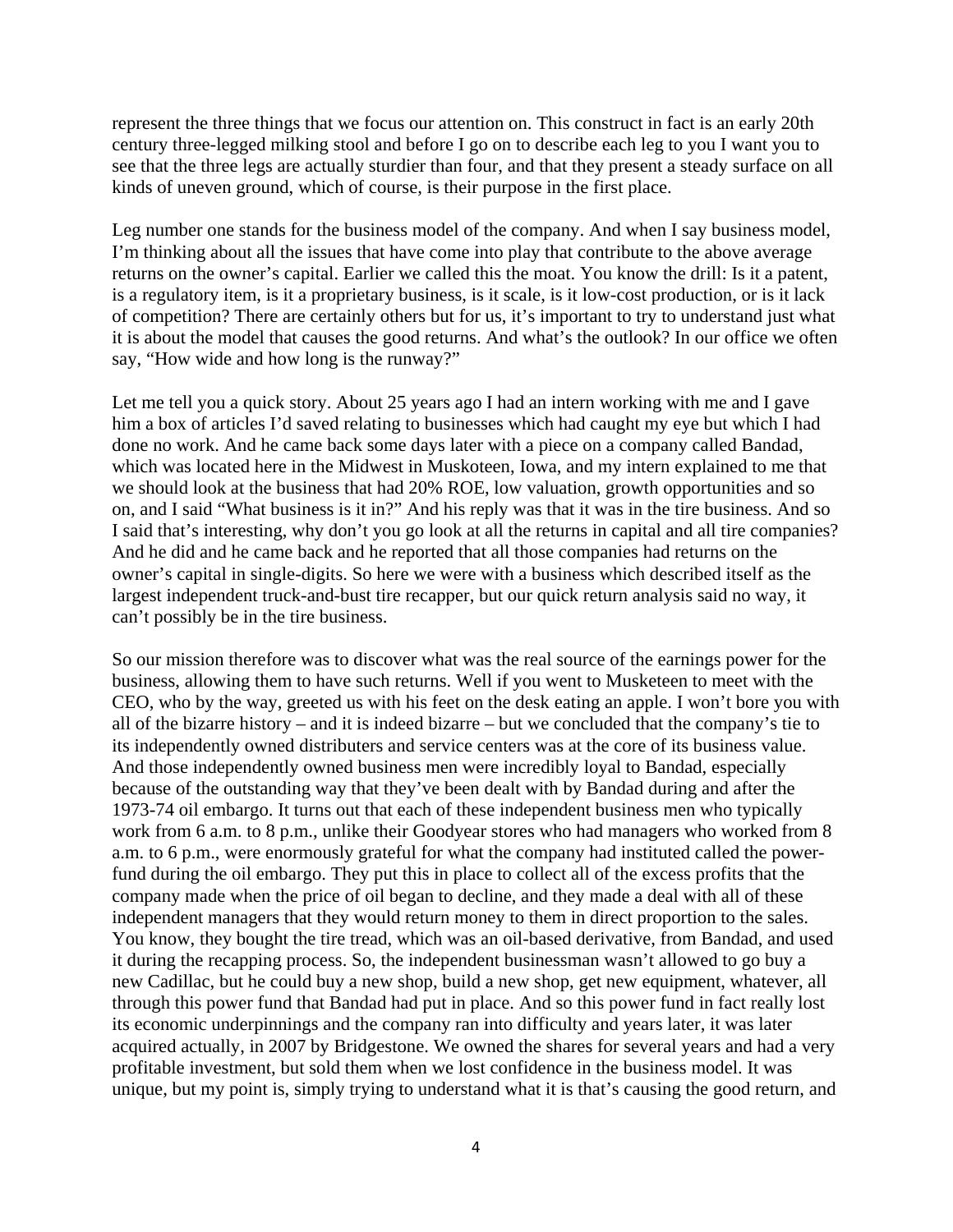how long is it likely to last. It was a profitable investment for us, but not a great compounder. Another quick story along these lines relates to Microsoft ([MSFT](http://www.gurufocus.com/StockBuy.php?symbol=MSFT)), during the early years. According to [Bill Gates](http://www.gurufocus.com/StockBuy.php?GuruName=Bill+Gates)' first book, "The Road Ahead," he and Paul Allen tried to sell the company to IBM some years earlier and they were turned down. And so... hindsight my inescapable conclusion is that neither party of the proposed transaction understood what was valuable about Microsoft. In my mind it's a huge irony at least because in my point of view Microsoft became the most valuable toll road in modern business history. But here again, even the people running the company at an early stage did not understand what it was that made it valuable. And it wasn't even visible to them. So my point here is simply that the source of a business' strength may not always be obvious. Therefore, understanding that first leg of the stool, the business model, has its own level of difficulty. It's also where the fun is, I might add, and we believe it is absolutely critical. As I said, we spend countless hours at our firm working on these issues every week.

The second leg of stool is what we describe, is the Peevol model, and what we are trying to do is to make judgments about the focus around the business. We often ask ourselves, do they treat public shareholders as partners, even though they don't know them? My good friend Tom Gaynor who you heard from yesterday describes it this way: He said do they have equal parts skill and integrity? What we're trying to do is get at is this: What happens at the company level also happened at the per-share level. My life experience is, once someone puts his hand in your pocket, he will do so again. And presumably, we're examining the company in the first place because we already determined that the managers are killers about operating the business. And because we run concentrated portfolios, we literally have no time to mess with those managers about who we have real questions about in our real experience.

Here's another story: About 30 years ago, I owned a very, very, very, let me emphasize, very tiny interest in a company called Charlotte Motor Speedway, which over the years has come to be called Speedway Motorsports. And the principal shareholder then, and possibly still is, is a person who had a negative history with the SEC. The agency had barred him from having any association with the company for a period of several years. And this was perhaps 35 or 40 years ago. At any rate, this majority shareholder returned to the scene, and by the mid-'80s had accumulated 70% of the stock of Charlotte Motor Speedway, and he … tendered for all of the minority shares that he didn't own. When I joined … in Charlotte, North Carolina, which after discovery was successful in getting us a settlement that was several times the proposal going private price. This issue confined the CEO, which in all likelihood caused him to settle with a long list of misbehavior including improper valuation, failure to include corporate assets, a lack of independence of outside opinions, and so on. Quite naturally he demanded that a settlement be sealed and it was. I've never since held a position in any of that CEOs public or private companies, because he had indeed put his hand in my pocket.

Following my Charlotte Motor Speedway experience I bored down a new holding in International Speedway ([ISCA\)](http://www.gurufocus.com/StockBuy.php?symbol=ISCA), and I discovered that it was in fact the best out of the three public companies involved in NASCAR racing. And my experience in International Speedway was a good example of our approach. When we first invested in ISCA in 1987, the metrics were as follows: The ROE was in the mid 20% range, the income margin was over 50%, book value per share had a CAGR 28%, there was no leverage, it had a modest valuation, it had attractive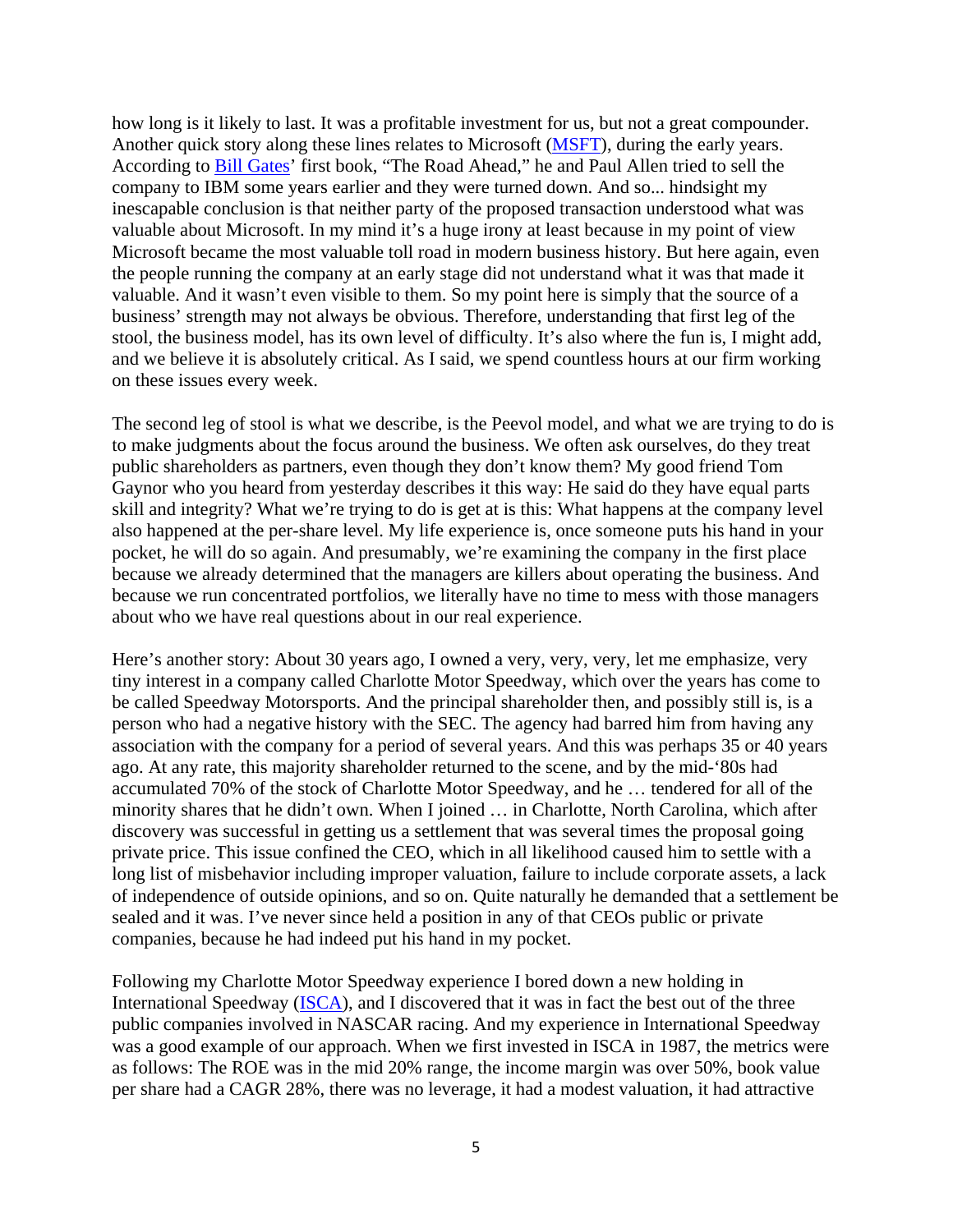growth prices, and there was huge, over 50%, insider ownership. We owned shares in International Speedway for a good many years, and had good experience of compounding our capital at generally between 10 and 20 times our cost, depending on when the shares were purchased. We later sold all of our shares when we became concerned with the management's approach to all aspects of the business. The CEO had died, and other family members were running the show, and in addition we were concerned about the runway for their business, as times were changing. So our sales decision was judgment relating to the second leg of the stool, the management model, as well as our view of the business model itself.

We refer to the third leg of the stool, which quite obviously gives it its stability, as something... as the glue that holds the opportunity together. My next question, therefore, is does an opportunity exist to reinvest all the excess cash generated by a business, allowing it to continue to earn these attractive above average returns? My experience tells me that the reinvestment issue is perhaps the single most important issue facing any CEO today. As in once place where value can be added or subtracted quickly and permanently. So this really relates to both the skill of the manager, as well as the nature of the business. One of my favorite questions to ask a CEO is, "How do you measure the ways in which you are successful in running a business?" And I can tell you that very few ever answer that they measure their success by the growth in economic value per share. Not surprisingly, we hear that the increase in the share price is the answer, rather simply say chief incorporate goals established in conjunction with the board is the answer, and some say that ...accomplishments relating to customers and employees and the community and the shareholders are all the answer. Personally I'm deterred in my view that growth in real economic value per share is the holy grail. Just look at the opening pages of the Berkshire Hathaway annual report, and what do you see? You see a record of growth in book value per share, for 40 years. Forty years. Incidentally, in Berkshire that number, you know, is 20% a year for 40 years, and so it's no wonder that Warren shows up here as the top of the Fortune 400 list.

After we've identified a business that seems to pass the test in all three legs we refer it as our compounding machine. And as we describe it, our valuation discipline comes into play here and we describe it here as simply we are not willing to pay too much. Volatility is not part of our analysis of risk; rather we view it as an opportunity generator. What we say for our purposes is that risk involved the exposure of permanent loss of capital. Occasionally, we view it more narrowly. And we're watching for a possible deterioration in the quality of the business, or any of the three legs of our stool. Is the economic moat getting smaller, are the managers behaving badly in some way, or is the reinvestment opportunity diminished or being abused?

Theoretically, if we have the three legs correctly identified then our only risk is the loss associated with the dying value of money. In practice, it never happens exactly this way. But we believe firmly that if we've identified the key ingredient for both preserving and enhancing our capital, we'll be in good shape.

Another story, if you will. Many years ago, I owned a position in the list company that was based in Long Island, New York. Now you don't see many, or even any list companies that are in the public market because they mint money. A list company, as you may know, collects and sorts data about people and subsequently sells the list to various users. A good example is Gilette, which collects data about high school senior boys. And the reason was, that their research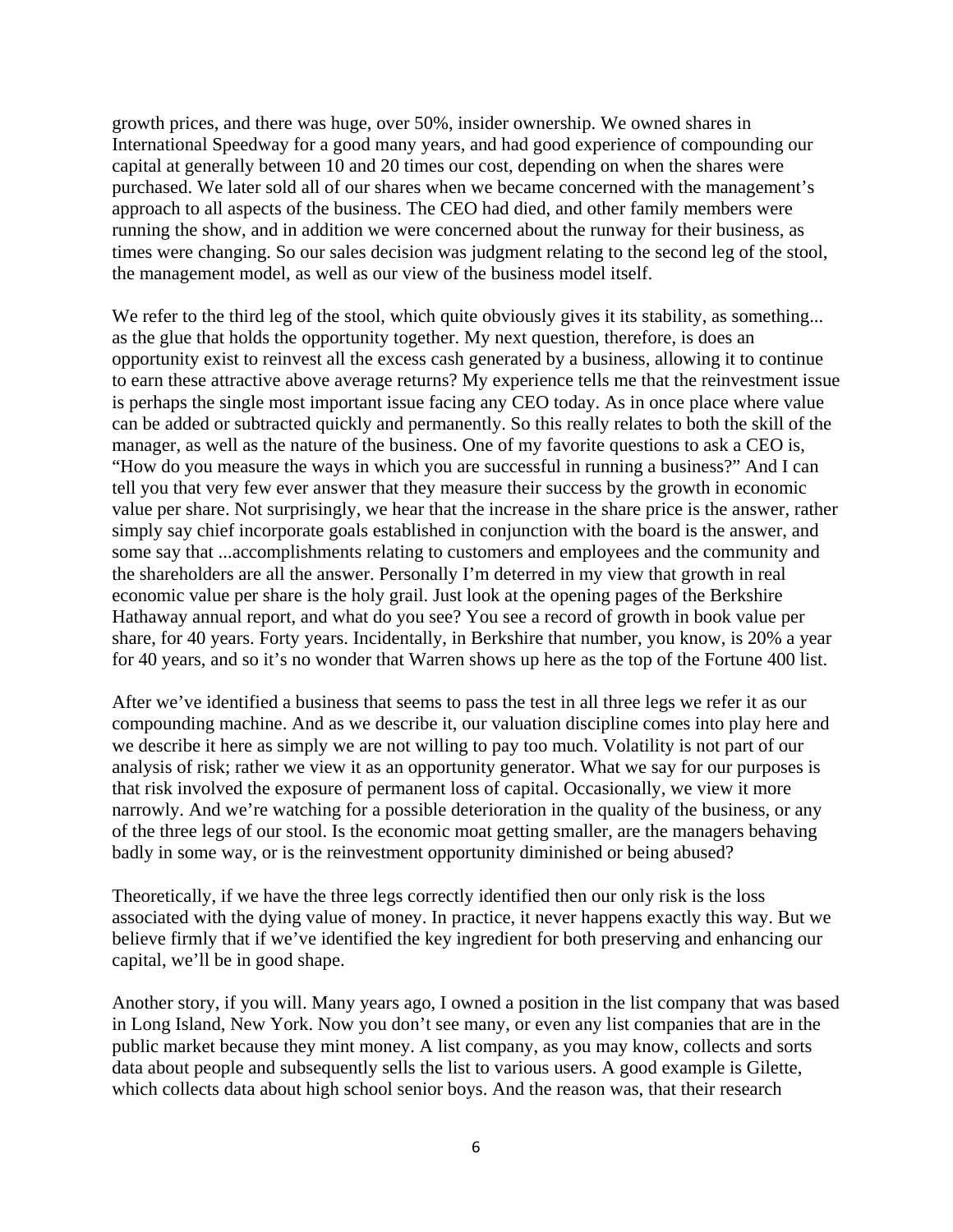showed them that while a boy was still at home, his mother purchases razor blades. And once he graduated from high school, with the likelihood that he was going to leave home, he would begin making choices about what razor blades to buy. So Gilette would buy these lists of high school seniors and mail them free razor blades, getting them used to a brand before… now this company, which was called American List, was run by a founder who had some years earlier sold a controlling interest to a New York private equity firm. And the CEO was a very decent guy, and in exchange for partial interest he had sold he was able to put his money into double digit-return bonds, and he was in investment heaven. At any rate, the company had 50% net margins. Either because the New York firm had control of the CEO, or because he was so risk averse, or perhaps he wasn't imaginative enough. The CEO could never find a place to reinvest the excess capital he generated in order to compound the shareholder's capital. So he paid it out in dividends long before we had a 15% dividend tax rate. Incidentally, someone else by the name of Dan Sneider, had a public company those days and he purchased all of American List. My great regret at the time, of course, was that I didn't have a vehicle to purchase all of American List. It was a pure send-a-check-of-Omaha kind of business. The opportunity ended up simply being... money lost for us, as the reinvestment portion of the triangle was missing. Even that loss was offset by the rich dividends.

At our firm we have this quaint notion that in certain economic environments and in certain stock market environments both of which we have an abysmal record of predicting, we are well served by owning things which were a modest valuation, at least to start. There's an old Wall Street ad agent attributed to Goldman Sachs...which says, "Something well bought is half-sold." Taking a completely different tact, if we had properly identified the compounding in machines and had bought them at modest valuations, we would be set up for the famous Davis double play. That is, the business... will compound our capital at an above-average rate, and we're in line for an increase in market valuation, but double play indeed. So we have shared our experience relating to business models which fade, core executive behavior and reinvestment.

Now let's look at a business success that we've had. Incidentally, our compliance folks have asked that we make sure you understand that not all of our investments turn out as well as American Tower. I'm about to discuss, and not to mislead you, we have indeed had others which have not done so well. This first slide gives the share price detail from the time it was created out of American Radio in 1998 to the market bottom in 2002. And between those periods, we have bought and sold shares and essentially broken even on our transactions. By June of 2002, we had accumulated a half million shares at the cost of \$5, and as we like to say, we were proud of our holdings. By September the share price was \$2, and we got on a plane and went up to Boston to see the CEO, and founder, Steve Dodge. The market was focused on \$200 million convertible debt issue, by the way out of a total of \$3.3 billion in dollar debt, which was to come due in November of 2003, more than a year later. It was payable both in cash or in shares of the company's option. As a shareholder, my risk was massive delusion.

So Steve Dodge, the CEO, discussed his thought process about handling the debt issue in the following year. Further, we could take a full measure of both his pride and his anger relating to the share price and the market action, and we came away believing that the debt issue would be managed successfully. Along with an increased level of confidence in the business, we were better prepared as the market tanked in October of 2002. Market liquidity disappeared. Many of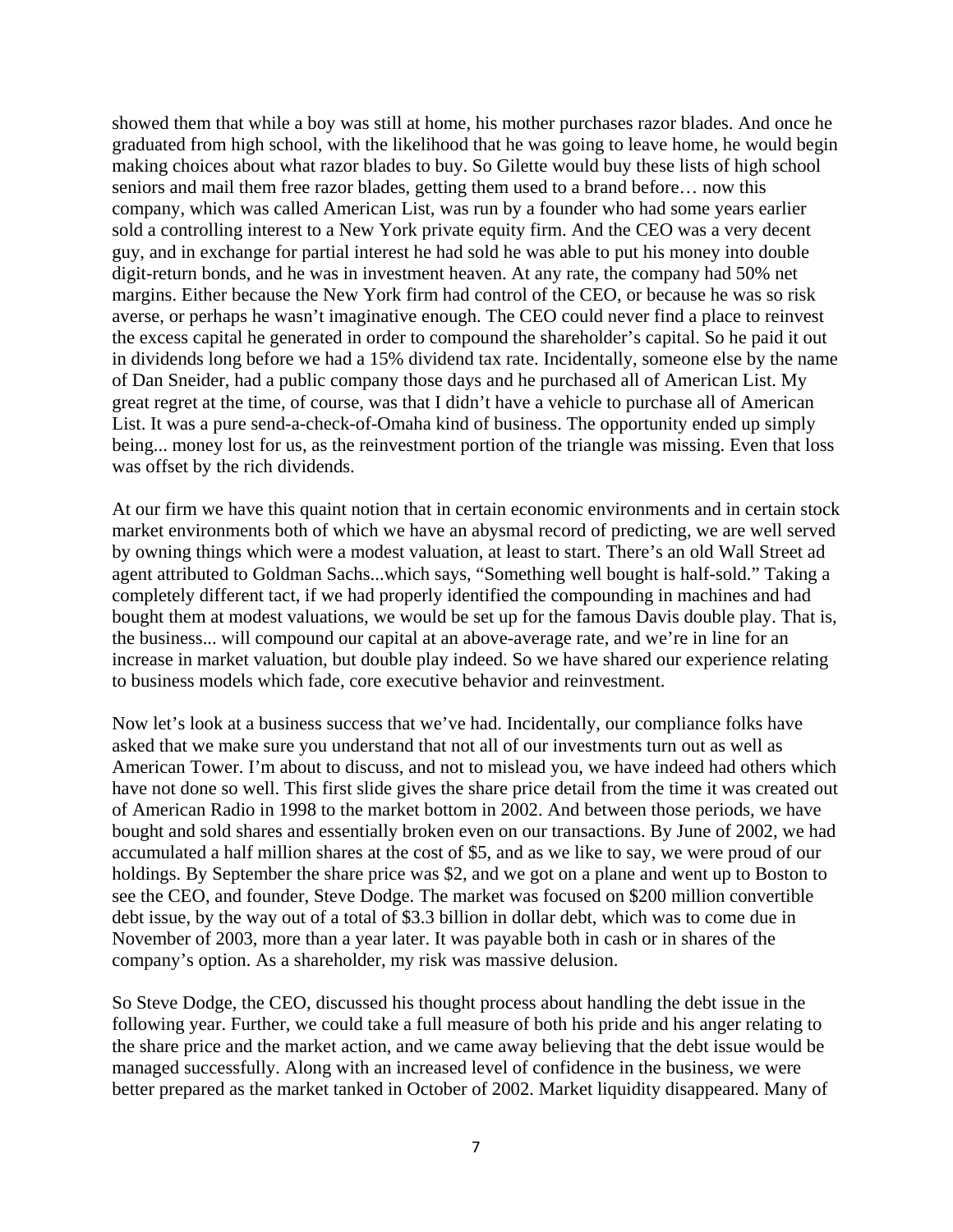you will remember and the shares traded at an inter-day low of 60 cents per share, finishing the day on October 9th at 71 cents per share. The circle on this chart, marks the point at 80 cents per share where we took a larger position, several million shares yet still not significant to our assets. So what was the market seeing in 2002? Among other things, the company had a ratio of debt to EBITDA greater than 16 times. You can see on the right hand column, 16.4 times. Not unexpectedly, it was showing huge net losses in income as well. You can see that in 2002 alone, it lost \$350 million. What did we see? We saw a basic business model in its simplicity, which is more towers, more tenants per tower, and more rent per tenant. What else did we see? Well we saw that tower level... margins were about 90%. We saw that cash flow margins were approaching 50%. The 2010 experience for American Tower was EBIDTA to margin itself was 68%, and the free cash flow margin was 46%.

So back to the basic business model. Tower count remained flat in 2004, and the company improved its balance sheet. Beginning in 2005, tower count began to rise both domestically and outside the U.S, and from 2005 to 2010 tower count grew by 133%. What happened after 2002? Well beginning in 2003 EBIDTA began growing again. In 2005, free cash flow turned positive, debt to EBIDTA fell to below 6 times in 2005, and from over 16 times to just 4 times in 2010. Free cash flow reached 46% of revenues. So this is what I call the "aha" event. Return on invested capital from 1997 to 2010, that should be 1998, was 30%. Compound return on investment from the market low in October 2009 was 66%. While the return periods did not exactly overlap, the point is the same. The difference, the excess return is the very definition of the Davis double play. So an important observation to us is that price matters enormously. The starting price has everything to do with your compound return, and here we see that the difference between buying the shares in February 1998, March of 2000, October of 2002, and January of 2003, and if you can't see the chart very well, from February of '98 to present, there's an 11% CAGR. From March of 2000 to present, it's a 3/10% cagger, from January of 2003 to present, it's a 38 and a half percent cagger, and by the way, from the market bottom, October 9th, 2002, it's a 66% cagger. So that is indeed the Davis double play.

Now, if you will, just get to the point that I enjoy most, let's have some questions.

## **Question**: What's your biggest investment mistake?

**Akre**: Umm...I've often said, Bob, that my biggest investment mistake was not buying enough of the ones that were really good. And, that's looking at it from kind of a different way. Like every other speaker who's been here since yesterday afternoon, 2008 is made an indelible impression on me, and I think of my clients and I have a adjusted the way that I look at things to try to better incorporate my world view into my overall security selection in portfolio construction, still very much a bottom-up stock picker, but just trying to be wiser about the process. A great story along those lines: In 2005, in our office, we hired a consultant who'd been a commercial vendor to the national homebuilders in Chicago. And we said, as it's related to the housing industry, this is 2005, look, we don't even know what the question is, but we just feel like there's some bad stuff out there, would you do some work for us and help us understand this? And he came back with 120 graphs of information. And it didn't resonate with us in a way to allow us to preserve our capital in the market experience in 2008 in our mind, in ways that I would have liked to. After all, we've gone through the 2000-2002 experience, up across that three-year period. And here we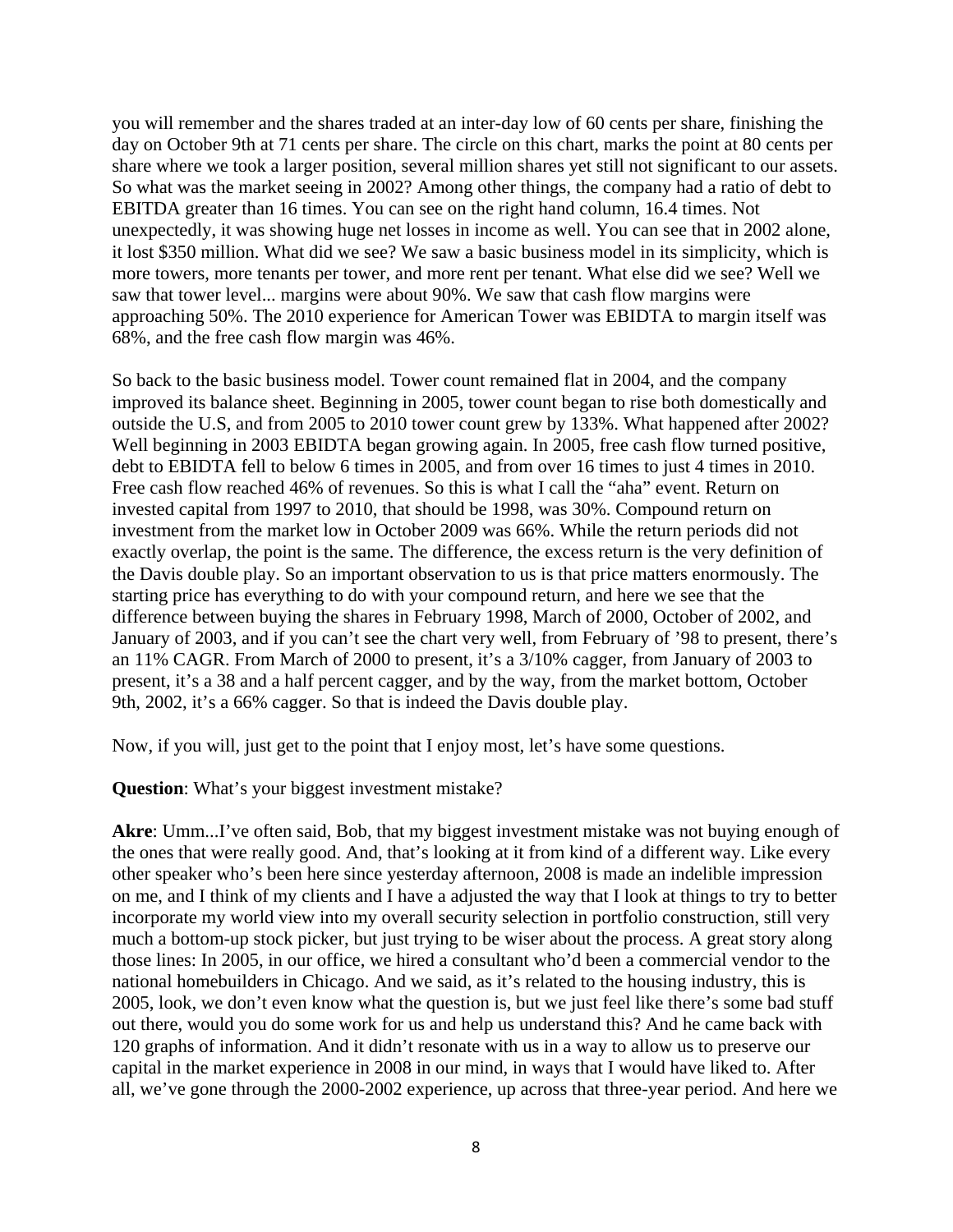were in 2009, with significant decreases in value in our portfolios. The experience of the balance of 2009 to 2010 has showed us very clearly, that market decline wasn't as bad as it felt; it felt awful. But, we're just trying to be better at that. But the other way I answer, as I started, is simply not owning enough of those that are really great.

Any other questions? Yes, sir?

**Question**: So you're thinking in the summer of 2008 with the financial... in motion... imagination... what were you thinking at the time, from summer 2007 to summer 2008, what was your thinking?

**Akre**: Well, my thinking between the summer of 2007 summer of 2008 was not nearly as good as it ought to have been, because I didn't see the train wreck coming, per se, even though my instincts were on the right track. I went to back to '05. We in fact, in our offices – our offices are 45 minutes west of Washington D.C., out of the country. We're in a town with one traffic light, and between our town and Northern Virginia, every major national homebuilder in the country was building houses, and we actually, in early 2007 and '08, we actually referred to it as ground zero for the national homebuilders. We had some analysts going out on a weekend and posing as buyers and trying to get data, what sales were in every place, and we still didn't bring that in to our overall portfolio construction and risk management and all that sort of stuff. So, it wouldn't do you any good to know exactly what I was thinking, because it didn't have a good result.

Yes, sir.

**Question**: What is really exciting today... a thousand baggers today?

**Akre**: Well, we're looking for them every day, and of course, it's simple arithmetic. And what I mean by that is, is the higher compound return on capital that you can get, the more likely you are to have a... by the way, I don't mean this any other way than...when I mention that I first bought Berkshire Hathaway in 1977, my recollection was that my price was \$120. So I've got a thousand bagger on those, by the way, two shares, that I bought at that point in time, and the great thing about compounding is that in order for it to be a thousand bagger it was only a five hundred bagger just halfway before there, and a 250 bagger and so on. We are very interested in a couple of very large cap companies here, that have been under duress, and that's Visa [\(V](http://www.gurufocus.com/StockBuy.php?symbol=V)) and MasterCard ([MA\)](http://www.gurufocus.com/StockBuy.php?symbol=MA). And these are extraordinary businesses. We've done an enormous amount of work in this space, what looks like a very simple business on the top is hugely complicated below the surface, and not transparent. And the thing that has bothered these businesses of course, is being... and the... amendment, and the... which is not yet settled. But I will just say is that the businesses have net margins which are north of 30% today, and so lots of bad stuff can happen to them, and instead of being truly extraordinary businesses, they just become very terrific. And they're selling at pretty modest valuations, both on the kinds of growth and the kinds of return on capital they have, and when I say modest I'm talking about sort of 16 times free cash flow, something like that. That's a great example. Something that everyone in this room could go buy.

Yes, sir?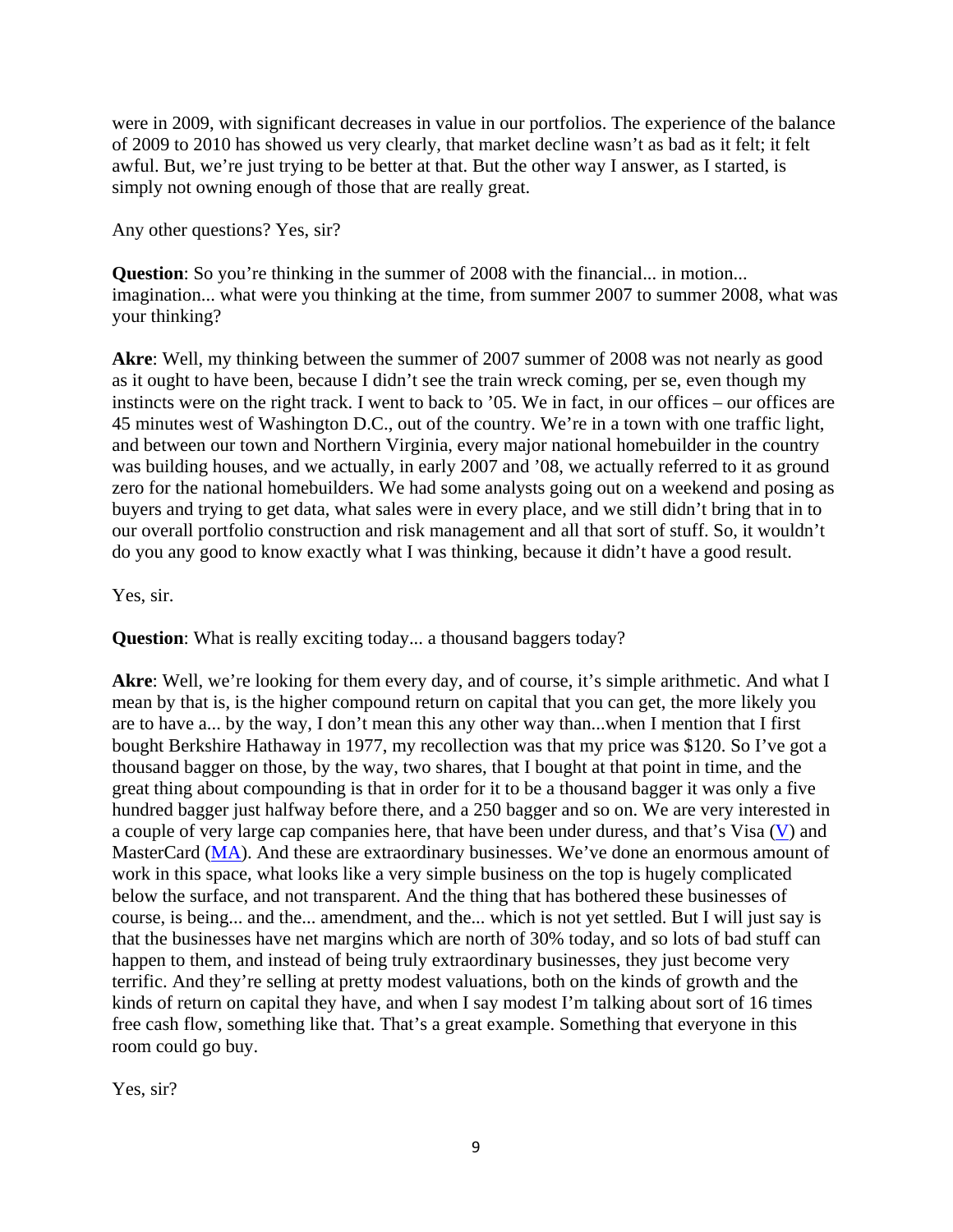**Question**: You made a critical point about the importance of adjusting the price you pay for what you get, the quality of the business. I was wondering if you would give a little bit of insight as to how to mentally run through that process, in terms of quality of the business, potential compounding, all those factors come together in deciding what price is too high and reasonable?

**Akre**: Sure. So quite obviously, growth is an important part of what we do. In order to create value we have to have growth. In order to get businesses that can compound the owner's capital at, let's say, 20%, you know, you have to have a hefty level of growth in order to do that. So, it's really just going through the mental process over and over again about the three legs of the stool. And we recently had a business in a portfolio whose name I won't mention, but it had a great international royalty business in our judgment. And, of course, royalty businesses are something Warren talked about for 40 years, and the royalty in someone else's economic activity. And, stock was probably appropriately valued in the high teens, free cash flow maybe... but when we continued to do work on it, what we discovered was that in our minds, the CEO was making very poor reinvestment decisions, producing a huge amount of cash as we expect, but making poor reinvestment decisions in a way in which he was unable to sit and talk intelligently about the reinvestment process. He made comments that said, he was making those decisions because his group of shareholders demanded X, or demanded Y, instead of what it would do to the economics of the business... so, let's reexamine the issue of the three legs of the stool, is hugely important, and I gave you examples of several companies that we've owned and sold because one or more of the legs changed over a period of time, and so as we have discovered, nothing's forever. We saw Warren spend much of the last two decades acquiring businesses which were designed to benefit from GDP plus growth in large scale consumer businesses, whether housing materials, or furniture, or all kinds of things like that, and it appears that he shifted now to buying industrial and, that sort of stuff, he's had a whole... but we all go through those things, and you know, none of us are very good at predicting in advance where we ought to be, and then we run into the experience in the last decade, where in the last decade we had two major market declines. Two in one decade, and the second one, of course was a doozy. Charlie has commented in print in last year's meeting that we were within days of a total collapse of the financial system worldwide. None of us can protect against that, and so when Robert was talking about Buffett's call in the market bottom of October of 2008, and it kept declining, the analysis is simply, these things are so cheap that I have to buy them here, and if I'm wrong, it's because we've had a total system of collapse, and it won't make any difference. You know, that's a really interesting kind of takeaway from that. That's my takeaway from it, but any other questions?

**Question**: Identify compound machine, trying to buy when they're cheap. When do you sell them? Is it only when the legs get weak, or is there some...to what you're selling?

Akre: Well that's a great question, and it's one every appropriately asks us, and the answer is first of all, if the three legs are intact, if we believe the business model is going to continue to compound our capital at these high rates, and we recognize that number will go up and down for normal business experiences, but their... we want to hang on to the business, because the really great ones are, A, too hard to find, and B, too hard to replace. Every now and again we fool around with taking a little bit of something off of the table because we think it's gotten too rich. My sort of life experience is that if I sell a stock at \$30 because it's too rich, and I set in my mind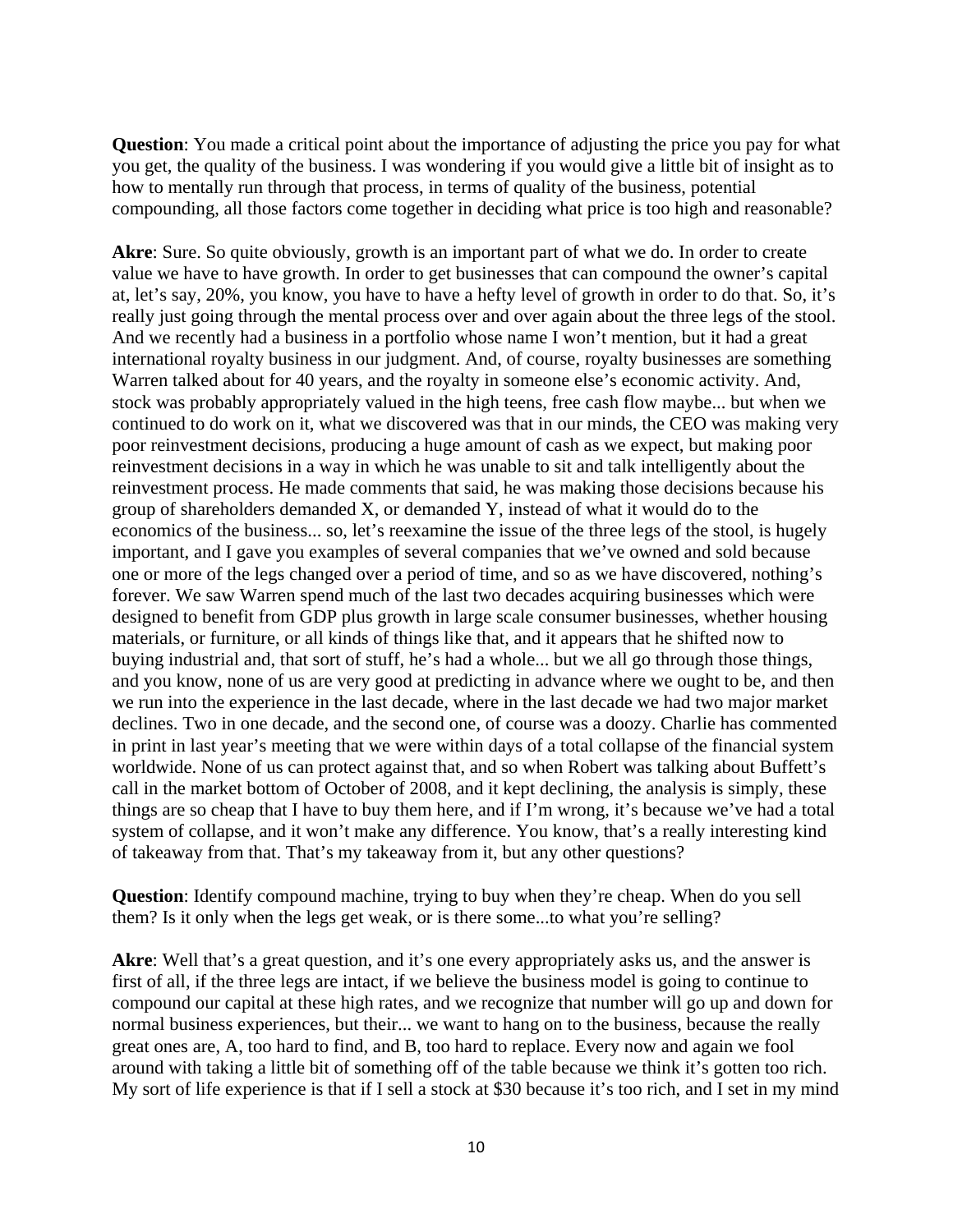that I'm going to buy it back at \$23, inevitably, it trades to \$23 and an eighth, or \$23 and one, or whatever it is. Oh yeah, whereas if it trades at \$22.98, you know it trades 300 shares there, or something like that, and I never get back. And then the next time I look, instead of being \$30, it's \$300. And I missed it up. So the really great compounders are really hard to find and identify, and you know, I talked about International Speedway. Robert H. actually wrote a book about that whole experience with NASCAR racing, and it was an extraordinary business. I mean the family that controlled the company owned NASCAR outright. And, the dynamics of the growths of this business were just unbelievable, and as I repeated those financial characteristics of the company who bought it, it was great. And then the management beyond Bill Franks Jr. just overplayed their hand, and got too greedy, and you know, the economy changed and the business, we were fortunately gone by then. Another business that is way more controversial that I didn't mention, that we've made 10, 20 times our money on in recent years is a company called Penn National Gaming (PENN). And it's in a business owning and operating casinos. It was a regional operator. It wasn't not in Las Vegas. It was not in Atlantic City. And we took our position way down in that company some while ago because starting about three years ago, visits per casino were down, and plays per visit were down. And to go to that question that I answered to Bob, our view is that the consumer is constrained. And is going to stay constrained. And we'd love to be able to... our way out of this economy but with 9% unemployment rates, it's not going to happen. And with, I think, north of 80% of all households have every dollar of income spoken for it. And with higher food and energy prices, which are not deferrable expenses, there's less to go around everywhere else. And so, at the same time, Robert H., the lowest expectation group in his chart was somewhat discretionary, yet in our portfolio we owned Dollar Tree ([DLTR\)](http://www.gurufocus.com/StockBuy.php?symbol=DLTR), and Ross Stores [\(ROST\)](http://www.gurufocus.com/StockBuy.php?symbol=ROST), and TJ Maxx [\(TJX\)](http://www.gurufocus.com/StockBuy.php?symbol=TJX). Consumer discretion items. But those three businesses are businesses whose model is trying to help the consumer who's trying to stretch every dollar go further. They sell stuff for less. And they sell a lot of stuff that people need. And they do it for less. So we've had good success in those names in this environment, and you know, the financial characteristics of those businesses are all terrific, and the valuations are modest. The balance sheets are basically net debt free, and the returns on capital are in the high teens, and compound growth and economic value per share in the high teens, mid to high teens, you know. So, we look around at all of these and when the business models stays intact, we tend to stay there, and we try enough to understand when they don't. But that's really hard. I'll just finish those up.

I grew up in the Washington area and for years, if you'd ask me or others in Washington, D.C., "What's the best public company here?" people may have well said the Washington Post. And friends like Tom Russell who will be here later and others and I used to talk about this around a decade ago. We'd say, you know, circulation's declining in all the major newspapers, but it's a modest number. It's two or three percent a year. It's really not hurting the economics. Look at these things. And then about five years ago, they just went off the cliff. Went completely off the cliff, for something that most people didn't expect, which was the Internet completely disintermediated their economic edge... and so, there was a huge change in economic model, business model, which had been intact for 70, 80 years, and in one day, bam, for reasons which snuck up on most people. And so, I made that point in the beginning, how important it is to try to understand what's causing that good result and how difficult it is to understand, and why you have to constantly keep looking at it, and keep asking the question, having this curiosity about these things. Yes, sir?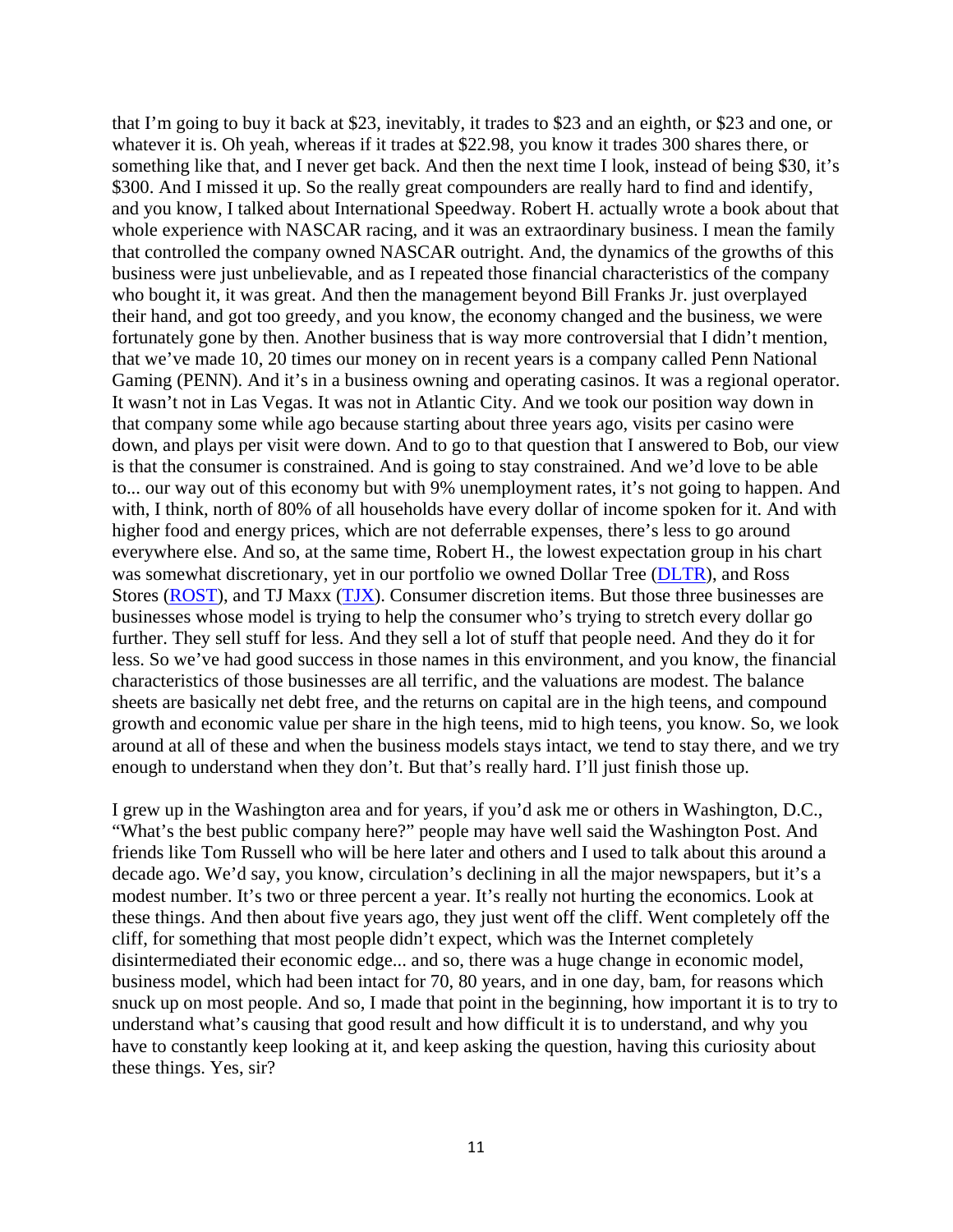**Question**: What you said about being from the Washington, D.C., area – how do politics play into your environment as far as your decision making and changes that are coming up, and you know, from a living standpoint or changes in administrations and the... long-term look at the process.

**Akre**: All right. Well, of course, it's the business of Washington. Actually, you don't really want to get me started on politics. It doesn't add in to our process much at all. I mean, in our... in Visa and MasterCard, we've had people... and so on, that related to that area, you know, flip a coin on their advice. It is what it is. We just try to deal with things which we know.

Long-term trends, or banking area, lending process?

Well from a political point of view, we've had periods in the United States where personal tax rates were 90%. You know, from a political point of view, right now we have a time where our tax rates on both capital and dividends are the lowest they've been in over a century, maybe ever. Who would have predicted that? Yes, sir.

**Question**: Can you talk about how your early investment career and how you came about to the philosophy you're using now, were there early... and you talked to us about that, perhaps that transition?

**Akre**: Sure, picture a piñata party, blindfold on. As I said, my undergraduate studies was in English literature, pre-med student, so I had all kinds of questions and I had no preconceived notions when I got into the investment business, and the firm that I joined, when I joined it in 1968, there hadn't been a single most important brokerage firm in Washington, D.C. It brought everybody like Geico, and did all the financials to the drug stores and the utilities and it had gone through a change where the principal owner had died, and so in going through a change, it actually at a time, Merill Lynch had one office in Washington, and this sort of stuff. The business was changing dramatically and this firm didn't change a lot, and in a kind of perverse way, it allowed me to pursue the stuff that I gravitated to, which was trying to figure out how to be a good investor, and what was a good investment, and so it was just a very slow, you know, I'm a charter member of the slow learners, and it was a process that slowly led me to the point where instead of trying to manage money from brokerage clients, I began to manage money for feepaying clients in the mid-80's, so it took a long time…when I was operating as a broker.

**Question**: So did you learn primarily by reading about Buffett?

**Akre**: Yeah, I have a very... and I'm curious, and I try to read and learn from people that I perceive to be smart and successful, I was telling the guys in the office a story yesterday, that I'd read about this fellow named Henry Zenzy, once who had studied under the legendary... I can't even remember who that was, who... one of the great wholesale, OTC brokerage firms. He'd been very thoughtful and specific in parts of the business that he wanted to go and learn specifically, then he came out and took a lot of his money and invested it in commercial laser company in Springfield, Virginia, and I said "Aha!" He's on to something. So I invested in that laser company, which went to zero. So even the coattail investing has its pitfalls. You have to have your eyes open all the time, and, I have this motto, "In life as well as in business, which is